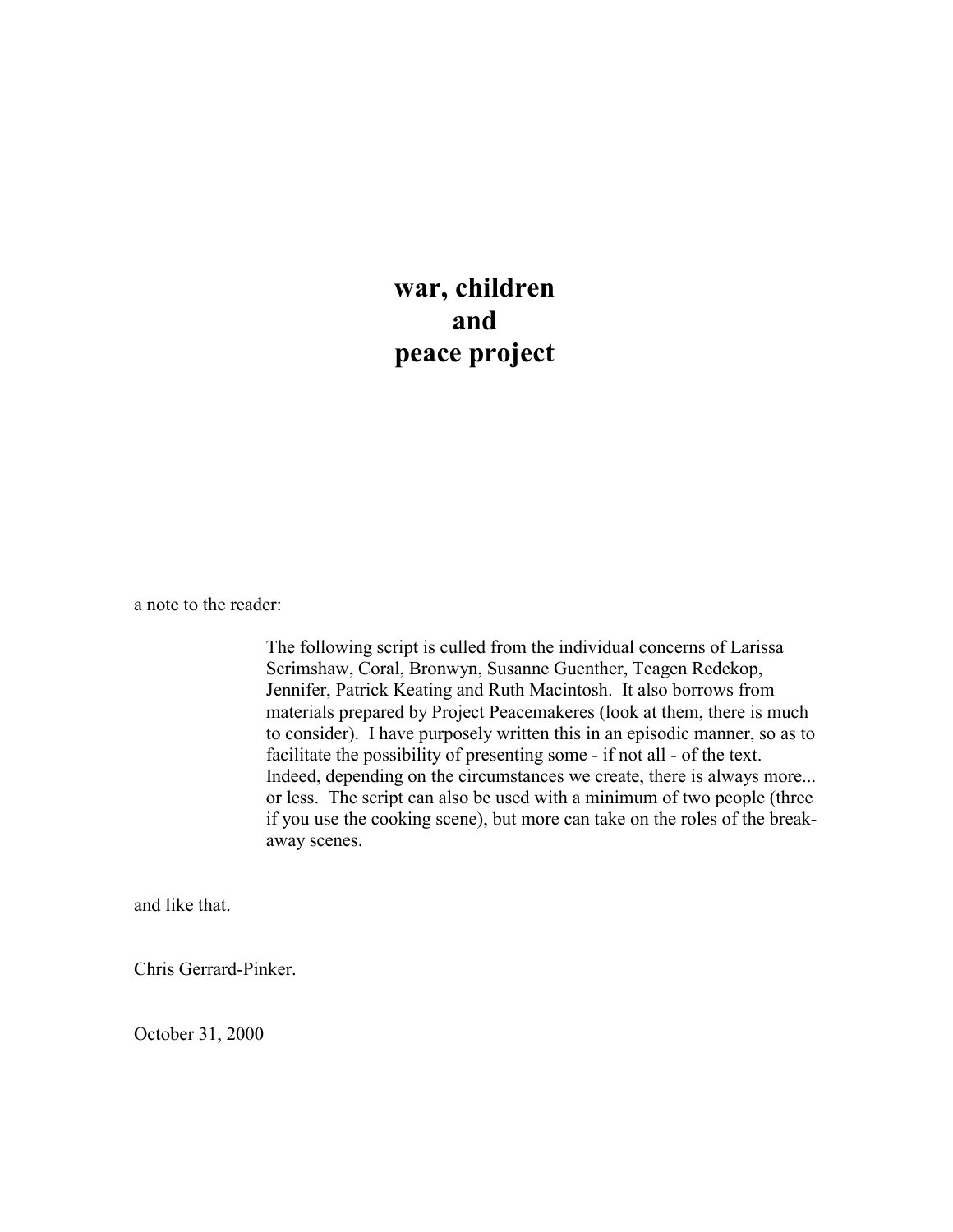Scene: There are two utility tables with a variety of books piled on them, some pencils, a few note pads, waterglasses, a gun and three sturdy chairs. If possible, there are theatre lights to see the players by. There is no fourth wall. The Performers: two or three concerned individuals.

*(music plays - steve riech's "18 musicans" - lx-up - music out)*

Person 1: Good afternoon/evening. Person 2: Welcome. Person  $1/2$ : Hi. Person 1: I'm glad you came. Person 2: We're glad you came. Person 1: We're... We are here... and you are here... We are all here together to discuss - Person 2: Present... Person 1: Present, discuss... Present and discuss issues - Person 2: The horrors - Person 1: Yes... all right, present and discuss the issues and horrors-Person 2: The atrocities -Person 1: The stupidity -Person 2: The insanity -Person 1: The destruction -Person 2: The business of -Person 1: The politics of -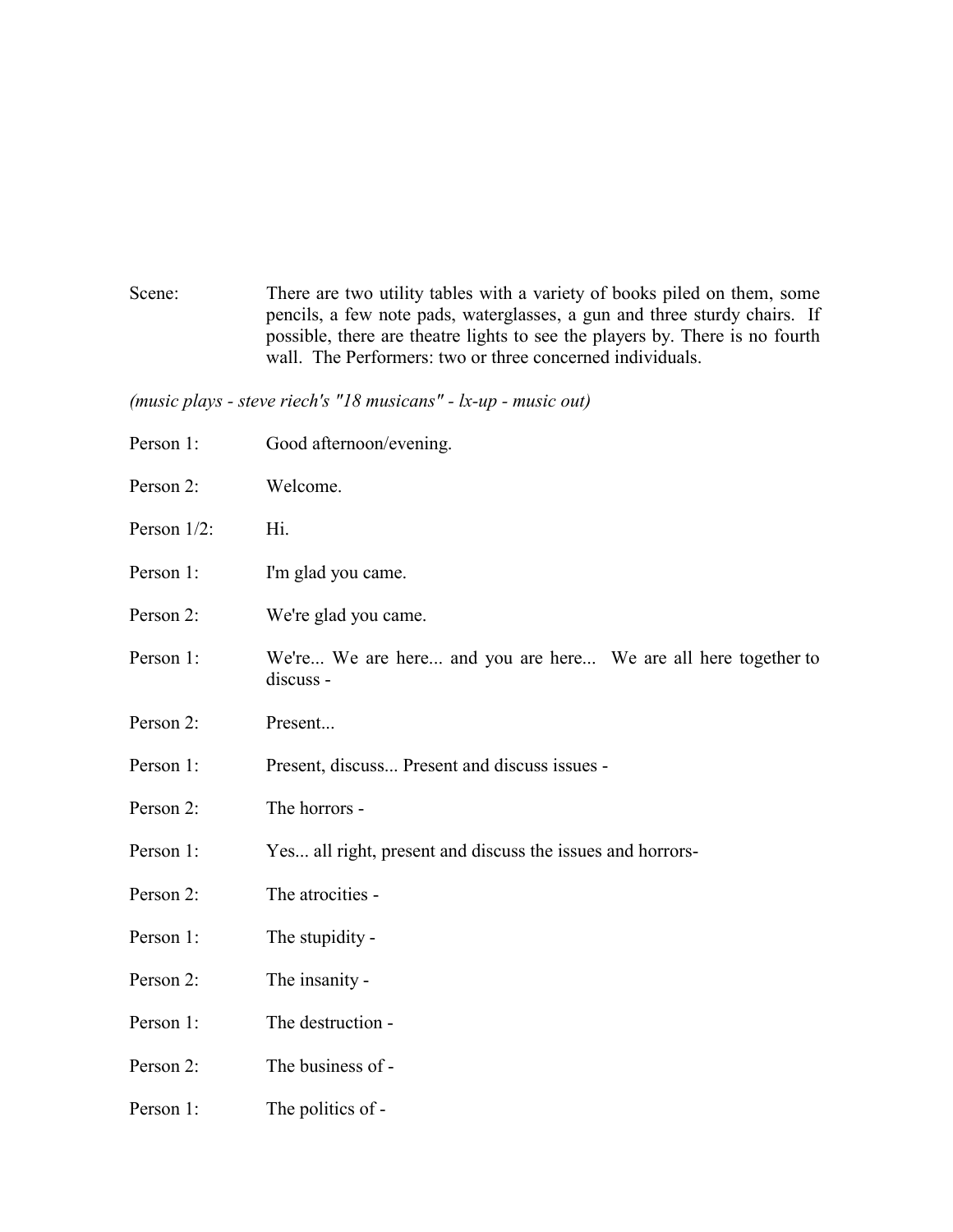| Person 2:     | The terror of -                                                                                                                                              |
|---------------|--------------------------------------------------------------------------------------------------------------------------------------------------------------|
| Person 1:     | The evil of -                                                                                                                                                |
| Person 2:     | $Of-$                                                                                                                                                        |
| Person 1:     | $Of-$                                                                                                                                                        |
| Person 1/2:   | War.                                                                                                                                                         |
| (beat)        |                                                                                                                                                              |
| Person 1/2:   | And children.                                                                                                                                                |
|               | (pause - the players shuffle themselves)                                                                                                                     |
| Person 1:     | Welcome.                                                                                                                                                     |
| Person 2:     | Good afternoon/evening.                                                                                                                                      |
| Person 1/2:   | Hi.                                                                                                                                                          |
| (beat)        |                                                                                                                                                              |
| Person 1:     | Let's get down to business -                                                                                                                                 |
| Person 2:     | The issues at hand -                                                                                                                                         |
| Person 1:     | Time and money -                                                                                                                                             |
| person 2:     | Or the lack thereof                                                                                                                                          |
| Person 1:     | Hardly a matter of "lack thereof". For example, did you know that world-<br>wide military spending is in the neighborhood of $$800$ billion per<br>annum?    |
| Person 2:     | And that Canada's military budget, alone, is in the range of \$10 billion a<br>year?                                                                         |
| Person 1:     | Sweet little-ole Canada?                                                                                                                                     |
| Person 2:     | And the number of countries authorized by the Canadian government to<br>receive Canadian military exports more than doubled between 1990 and<br>the present? |
| (slight beat) |                                                                                                                                                              |
| Person 2:     | Alas, the wheels of industry                                                                                                                                 |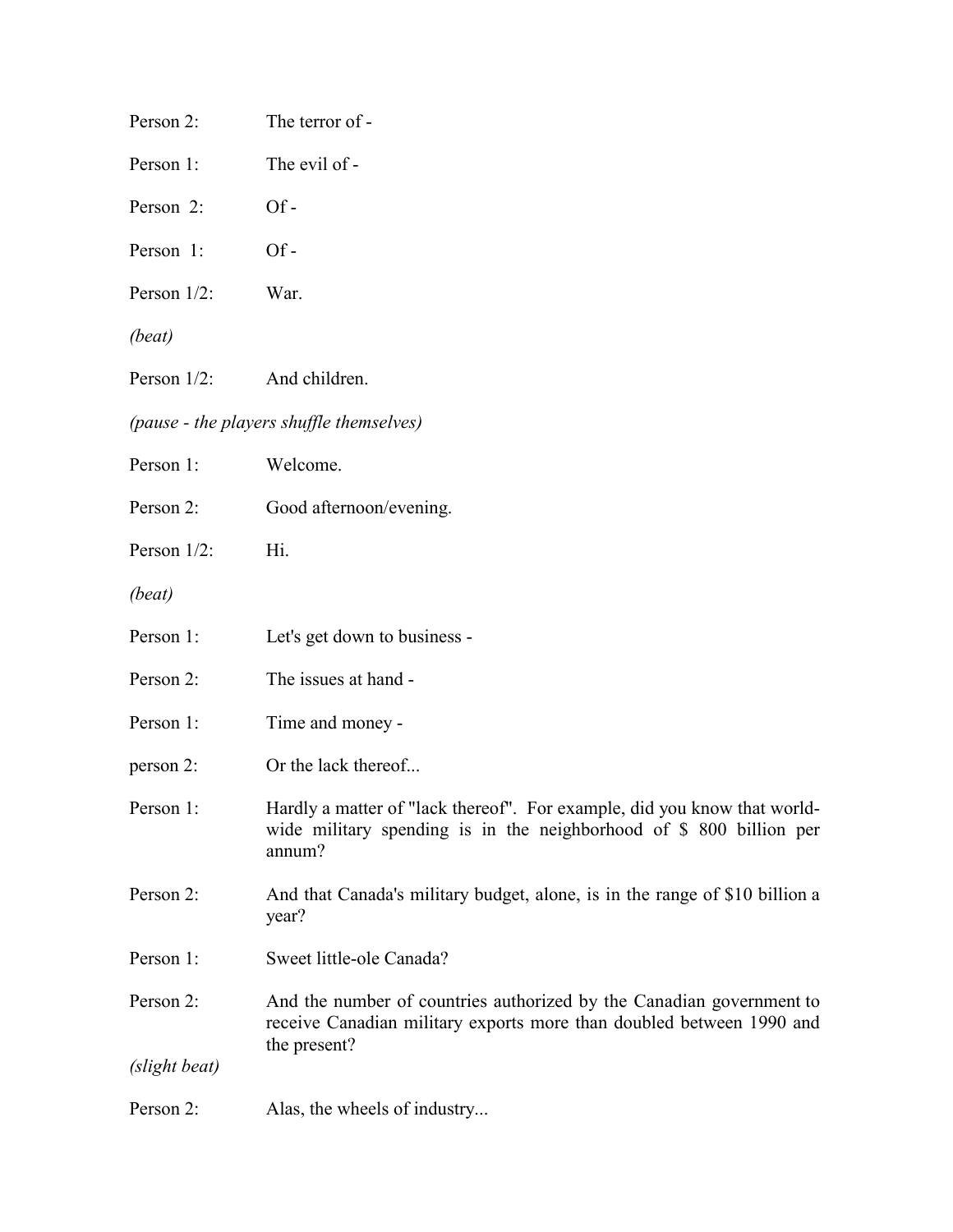| Person 1/2:    | (knowingly) Keep turning.                                                                                  |
|----------------|------------------------------------------------------------------------------------------------------------|
| Person 1:      | (light-heartily) The shekels generated from that kind of action could sure<br>buy a lot of Nintendo games! |
| Person 2:      | Barbie Dolls for everyone-                                                                                 |
| Person 1:      | Ice cream -                                                                                                |
| Person 2:      | Nights out -                                                                                               |
| Person 1:      | World peace -                                                                                              |
| Person $1/2$ : | (delighted) A trip to the moon!                                                                            |
| Person 2:      | Hardly a matter of "lack thereof".                                                                         |
| (beat)         |                                                                                                            |
| Person 1:      | (slightly contrite) Yes, well There's a time and place for everything<br>and time's-a-wasting -            |
| Person 2:      | There is much to do -                                                                                      |
| Person 1:      | Much to disseminate -                                                                                      |
| Person 2:      | Much to consider                                                                                           |
| (slight beat)  |                                                                                                            |
| Person $1/2$ : | For example.                                                                                               |
| (beat)         |                                                                                                            |
| Person 1:      | Did you know that there are - at a minimum - 30,000 nuclear war heads -                                    |
| Person 2:      | "War heads"? Terrible expression.                                                                          |
| Person 1:      | But true.                                                                                                  |
| Person 2:      | True.                                                                                                      |
| (slight beat)  |                                                                                                            |
| Person 1:      | That these weapons, still in existence, are ready and willing to destroy -                                 |
| Person 2:      | Decimate -                                                                                                 |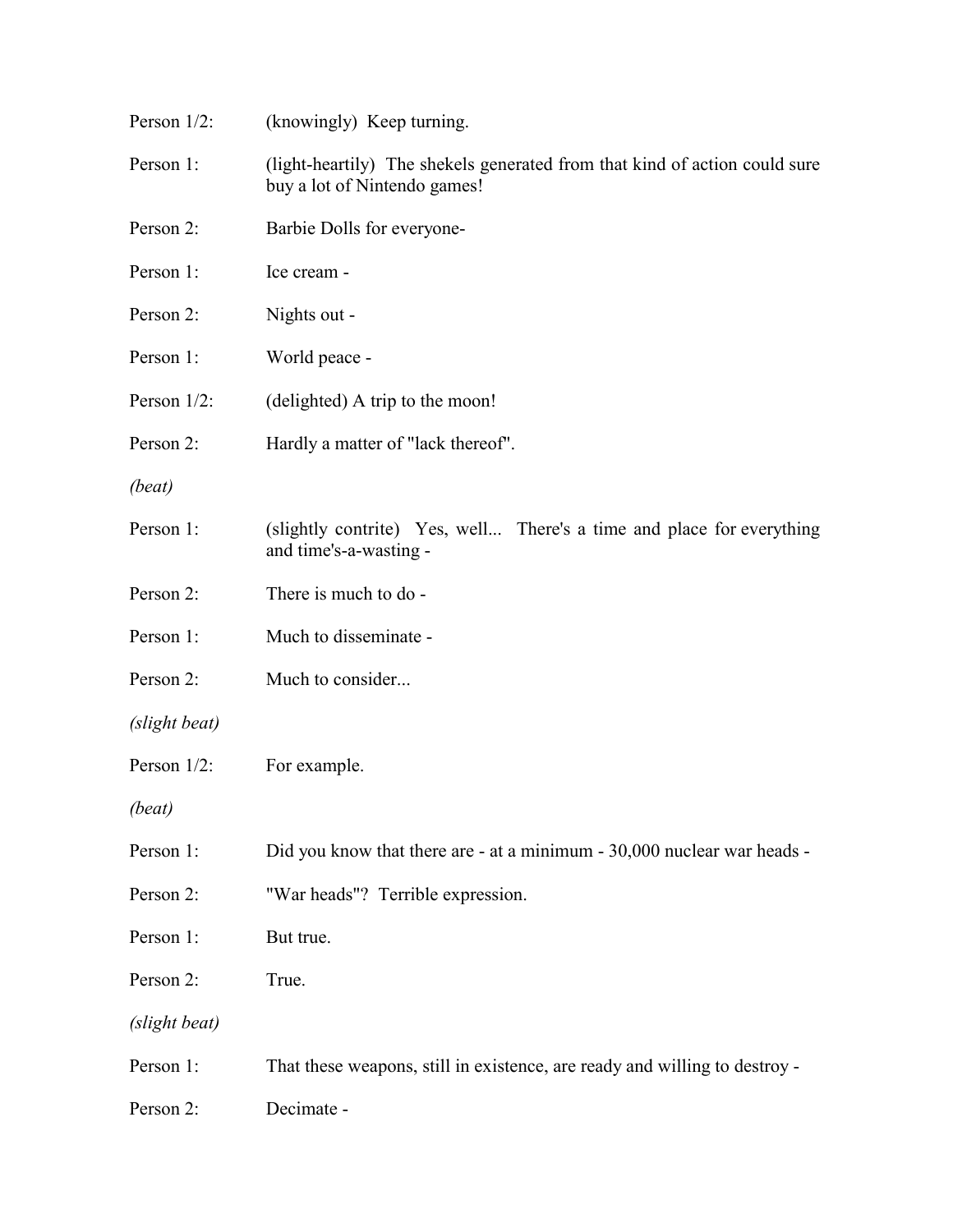| Person 1:      | Everything we know and think might be?                                                         |
|----------------|------------------------------------------------------------------------------------------------|
| Person 2:      | That there are more than a 100 million land-mines                                              |
| Person 1/2     | (outraged) Leftovers?!?                                                                        |
| Person 2:      | Still buried close to the surface of our globe, ready, willing and designed<br>$\mathrm{to}$ - |
| Person 1:      | That at-least 500 people are maimed -                                                          |
| Person 2       | We mean legs, arms and faces blown off -                                                       |
| Person 1:      | And/or killed by these land-mines each and every week.                                         |
| Person 1/2:    | (surprised) Each and every?!?                                                                  |
| (slight beat)  |                                                                                                |
| Person 1:      | That Canada                                                                                    |
| Person 1/2:    | Our home and native land!                                                                      |
| Person 1:      | Has produced interesting cocktails such as Agent Orange and exports -                          |
| Person 2:      | And supports US and NATO's policy of being the first to use nuclear<br>weapons.                |
| Person 1:      | That in the last decade alone, over 2 million children, like yours -                           |
| Person 2:      | Our children -                                                                                 |
| Person 1:      | Have been killed -                                                                             |
| 2<br>Person 2: | That's dead, no more -                                                                         |
| Person 1:      | 4 million disabled -                                                                           |
| Person 2:      | That means messed-up for life beyond what most of us can imagine.                              |
| Person 1:      | A million or more have been orphaned and 10's of millions more scarred                         |
| Person 2:      | Physically and psychologically -                                                               |
| Person 1:      | By abduction and detention. Oh yeah. Rape -                                                    |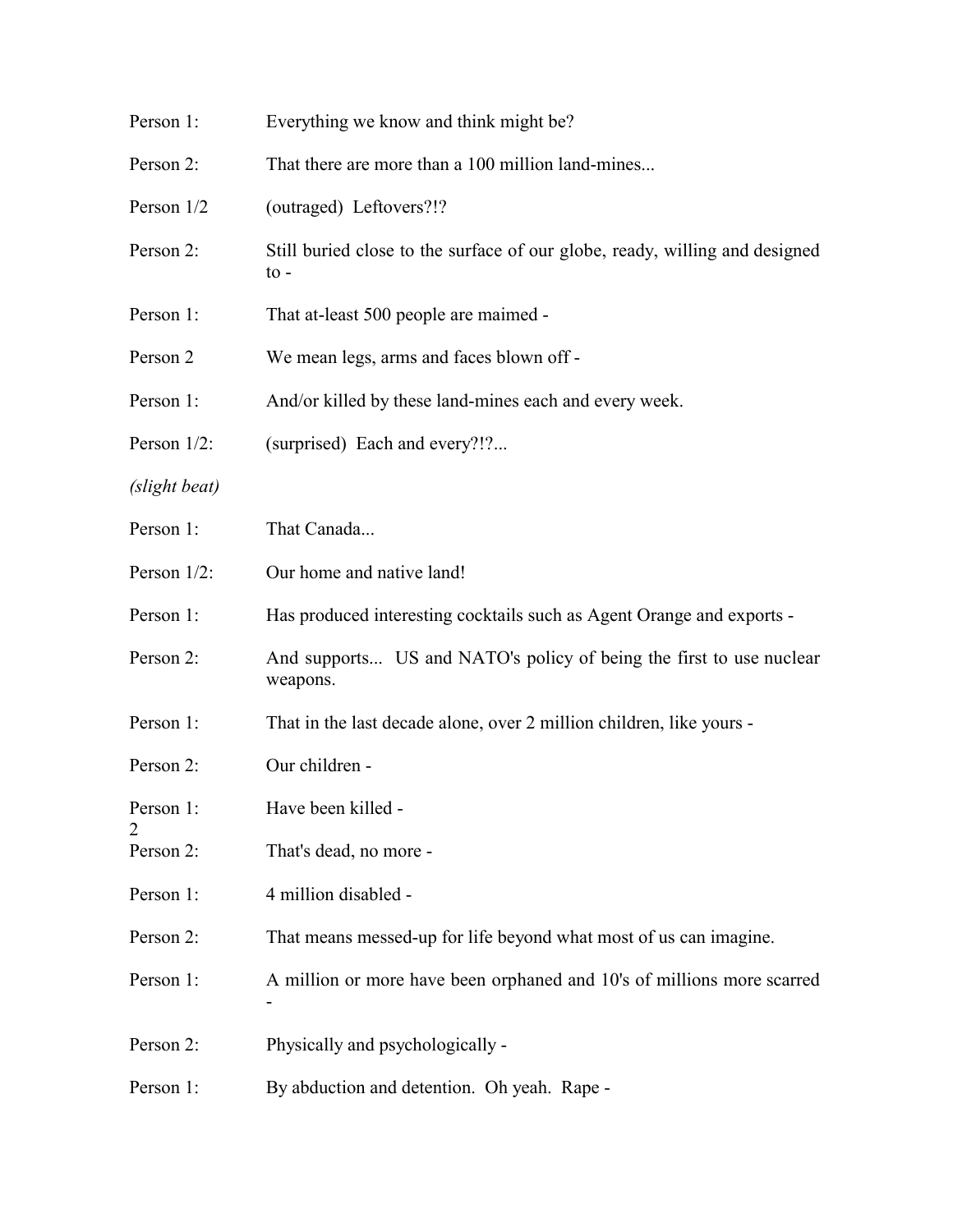| Person 2:            | Procreation?                                                                                                                                                    |
|----------------------|-----------------------------------------------------------------------------------------------------------------------------------------------------------------|
| Person 1:            | The "cause?"                                                                                                                                                    |
| Person 2:            | Babies that have witnessed the murdering of their families                                                                                                      |
| Person 1/2:          | (disgusted) God?!?                                                                                                                                              |
| (beat)               |                                                                                                                                                                 |
| Person 1:            | What happened?                                                                                                                                                  |
| Person 2:            | What is happening?                                                                                                                                              |
| (music plays - beat) |                                                                                                                                                                 |
| Person 1:            | Where does it begin?                                                                                                                                            |
| Person 2:            | How does it propagate?                                                                                                                                          |
| Person 1/2:          | (amazed) By what we know?                                                                                                                                       |
|                      | (the players re-shuffle into a different landscape and the music fades out)                                                                                     |
| Person 1:            | You have to step on the same places.                                                                                                                            |
| Person 2:            | Yeah.                                                                                                                                                           |
| Person 1:            | Watch it. It's really cold, the water.                                                                                                                          |
| Person 2:            | Are there sharks in it?                                                                                                                                         |
| Person 1:            | No there's really jagged rocks. And if you fall they'll cut the leg right off.<br>And there could be, monsters, probably sea monsters with really big<br>heads. |
| Person 2:            | What's your name?                                                                                                                                               |
| Person 1:            | Tail.                                                                                                                                                           |
| Person 2:            | Tail?                                                                                                                                                           |
| Person 1:            | We have to go on those four places.                                                                                                                             |
| Person 2:            | Big fish!!                                                                                                                                                      |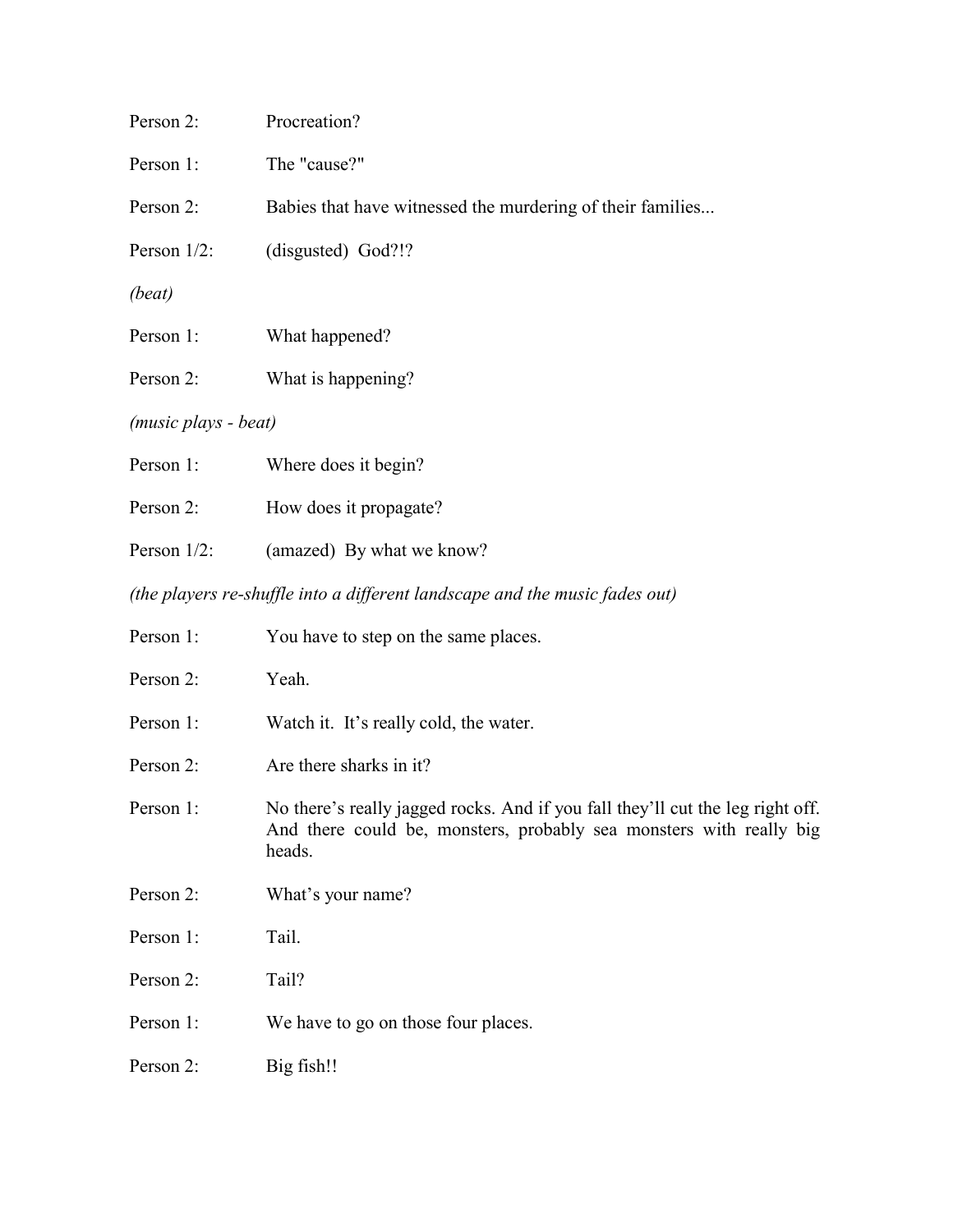- Person 1: They're hungry. I could jump in and wrestle it. But I choose not to at this time.
- Person 2: Cause they can always get back to you.
- Person 1: Yeah, but what if they are going to eat you first?
- Person 2: No way.
- Person 1: Yeah but if they're really big and they gots real big teeth and big claws how can you stop them?
- Person 2: Then you look deep in their eyes and say *ee na pow whan nut.* I know some kind of magic language and then it'll go to sleep.
- Person 1: Like hibernate?
- Person 2: Yeah. O.K., close your eyes.
- Person 1: *Ee pow cow law* ... what?
- Person 2: *Ee na pow whan nut*
- Person 1: *Ee na pow whan nut.* Quick, let's go to the other side... we have to go to this place then to this place and to this one. Now we're gonna build a cabin now on this big place.
- Person 2: What about a cave?
- Person 1: No, a cabin. There's this big field... this is where we live now. We gotta build it now. We're pioneers.
- Person  $2^{\circ}$  O.K.
- Person 1: We just portaged across and we subdued the elements.
- Person 2: Yeaaaaaaaa!
- Person 1: What's your name?
- Person  $2^{\circ}$  Nose.
- Person 1: Tail and Nose... Tail knows... like a plane, I'm the tail and you're the nose.
- Person 2: Like a plane... flying... I can see the monster down there. Do you see it? We can make it really small... all we gotta say is Oochunga.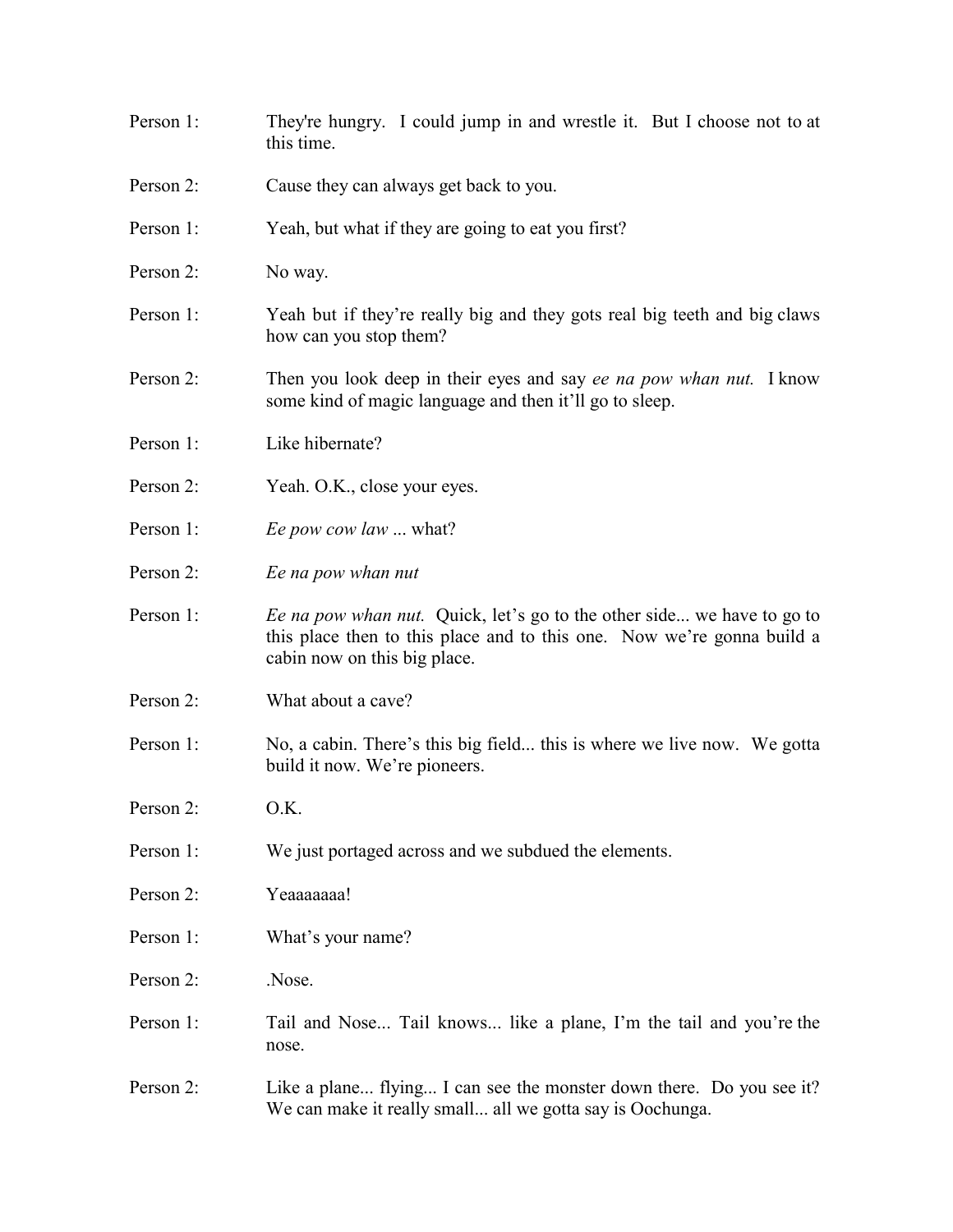| Person 1/2:        | OOCHUNGA!!!!                                                                                                                                                                                                         |
|--------------------|----------------------------------------------------------------------------------------------------------------------------------------------------------------------------------------------------------------------|
| Person 2:          | Do you see it?                                                                                                                                                                                                       |
| Person 2:          | Let's fly down and see how small it really is. Do you see it anywhere?                                                                                                                                               |
| Person 1:          | It's hiding.                                                                                                                                                                                                         |
| (Person 1 is busy) |                                                                                                                                                                                                                      |
| Person 2:          | Whatcha doin?                                                                                                                                                                                                        |
| Person 1:          | Makin' a fort.                                                                                                                                                                                                       |
| Person 2:          | Why are you making a fort?                                                                                                                                                                                           |
| Person 1:          | So I can protect myself from monsters. Monsters from the magic<br>kingdom?                                                                                                                                           |
| Person 2:          | I don't know any monsters.                                                                                                                                                                                           |
| Person 1:          | You never know when they're coming, so that's why this'll protect me<br>and my friends So if you're ever in trouble knock on the door of the<br>fort and I'll let you in if you're a friend. Do you want to come in? |
| Person 2:          | I don't know.                                                                                                                                                                                                        |
| Person 1:          | It's really nice.                                                                                                                                                                                                    |
| Person 2:          | Knock knock knock.                                                                                                                                                                                                   |
| Person 1:          | Who is it? Friend or -                                                                                                                                                                                               |
| Person 2:          | It's Nose.                                                                                                                                                                                                           |
| Person 1:          | Hi Nose.                                                                                                                                                                                                             |
| Person 2:          | Hi.                                                                                                                                                                                                                  |
| Person 1:          | Do you want to come in? Here? More than anywhere else?                                                                                                                                                               |
| Person 2:          | Right now.                                                                                                                                                                                                           |
| Person 1:          | Come on in.                                                                                                                                                                                                          |
| Person 2:          | Okay. Heh.                                                                                                                                                                                                           |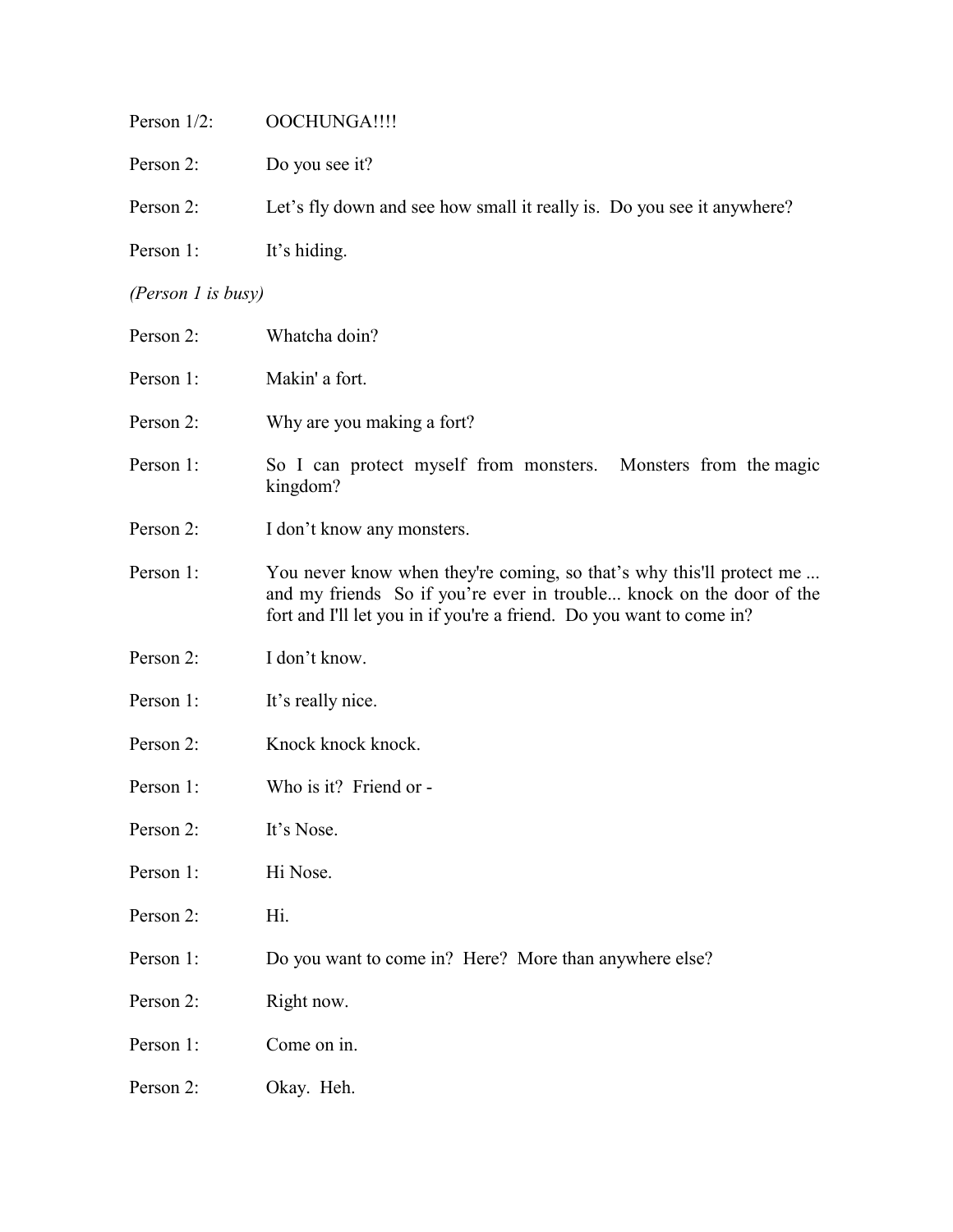| Person 1:             | This is the fort I'll show you around                                                                                  |  |
|-----------------------|------------------------------------------------------------------------------------------------------------------------|--|
| Person 2:             | It's neat.                                                                                                             |  |
| Person 1:             | Yeah there's huts with food and/                                                                                       |  |
| Person 2:             | D'you have chips ahoy?                                                                                                 |  |
| Person 1:             | No, chunks a plenty.                                                                                                   |  |
| Person 2:             | I've never heard of them.                                                                                              |  |
| Person 1:             | They're good, they got chocolate chunks this big and hazelnuts and white<br>chocolate and brown                        |  |
| Person 2:             | But then I've got all the fort rooaar!! And I've got all them for myself<br>and Arrrrggggg ARRRRGGGGGG RRRGGGGG ppttu! |  |
| Person 1:             | What are you doin?                                                                                                     |  |
| Person 2:             | I dug a tunnel from your fort to mine my fort.                                                                         |  |
| Person 1:             | HELLOOOOH!!                                                                                                            |  |
| Person 2:             | Whatcha doin'?                                                                                                         |  |
| (Tail picks up a gun) |                                                                                                                        |  |
| Person 1:             | Look what I found.                                                                                                     |  |
| Person 2:             | It's mine.                                                                                                             |  |
| Person 1:             | No it's not. I found it.                                                                                               |  |
| Person 2:             | Give it.                                                                                                               |  |
| Person 1:             | It's mine It could hurt you.                                                                                           |  |

- Person 2: Only if you're making it up. If you're not making it up you won't get hurt. It can't hurt you... Only what other people make up can hurt you.
- Person 1: It's mine.
- Person 2: Mine.
- Person 1: Mine.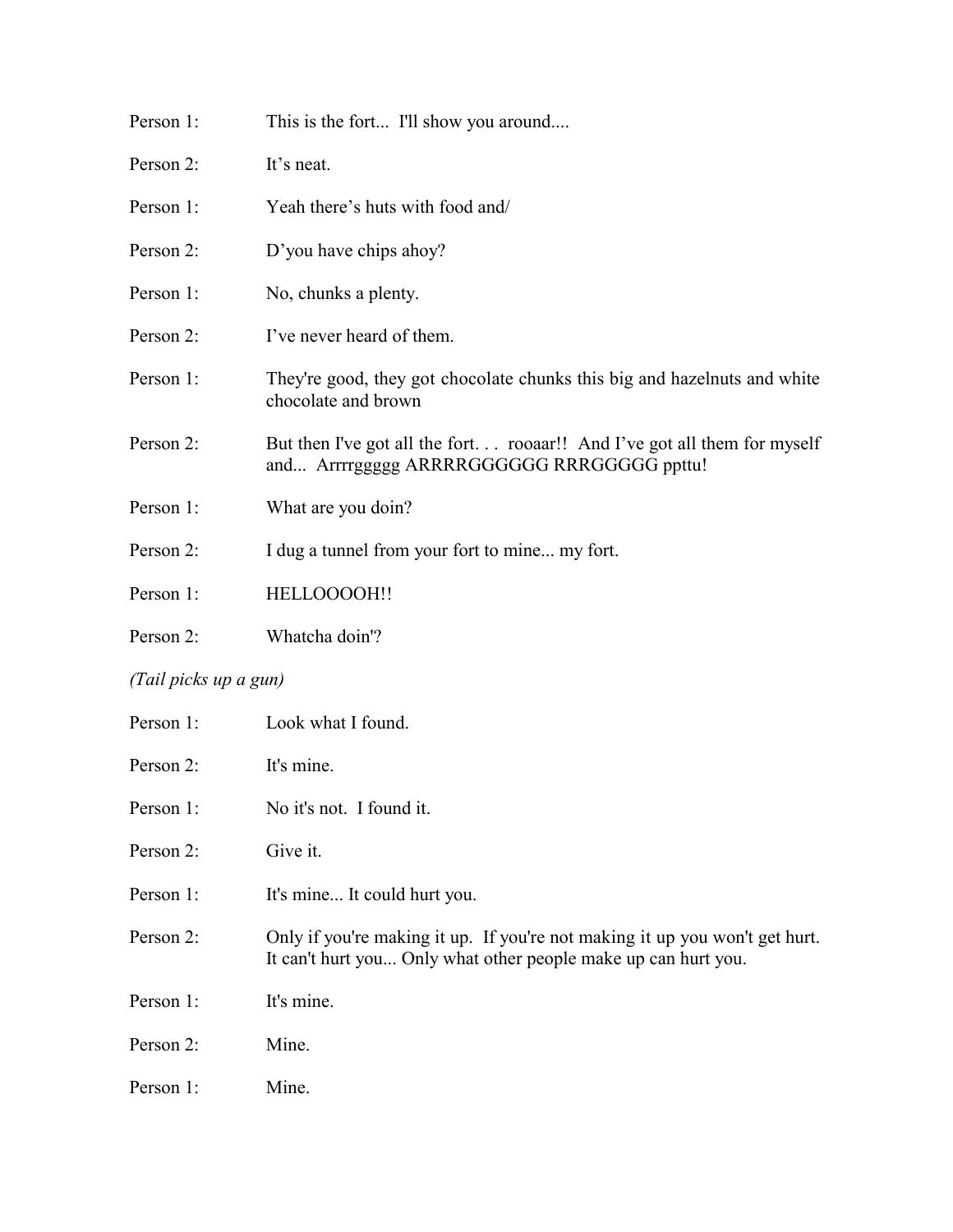Person 2: Mine.

*(Tail holds gun to Nose's forehead - music plays - beat - (if slides of art-work are available, this would be a spot to show some of them - with or without commentary) - the players re-shuffle (Person 1 carefully places the gun baack on the desk) - beat - the music fades out)*

| Person 1:   | (slowly) Let us examine -                                          |
|-------------|--------------------------------------------------------------------|
| Person 2:   | We will access -                                                   |
| Person 1:   | The war cycle.                                                     |
| Person 2:   | The cycle of war that seems endless -                              |
| Person 1:   | Interminable -                                                     |
| Person 2:   | Ceaseless -                                                        |
| Person 1/2: | Un-stoppable?!?                                                    |
| (beat)      |                                                                    |
| Person 1:   | The people The people of say any given country, become repressed - |
| Person 2:   | Oppressed -                                                        |
| Person 1/2: | (emphatic) Poor and Hungry.                                        |
| Person 1:   | They grumble -                                                     |
| Person 2:   | They groan -                                                       |
| Person 1:   | (having an idea) They find ways to rebel against the government!   |
| Person 2:   | The government - wanting to remain stable -                        |
| Person 1/2: | Keeping the wheels of industry turning -                           |
| Person 2:   | Reinforces and builds up the military to control the people        |
| Person 1:   | Logical -                                                          |
| Person 2:   | Makes sense -                                                      |
| Person 1/2: | (as if the lights have been turned on) Criminal!                   |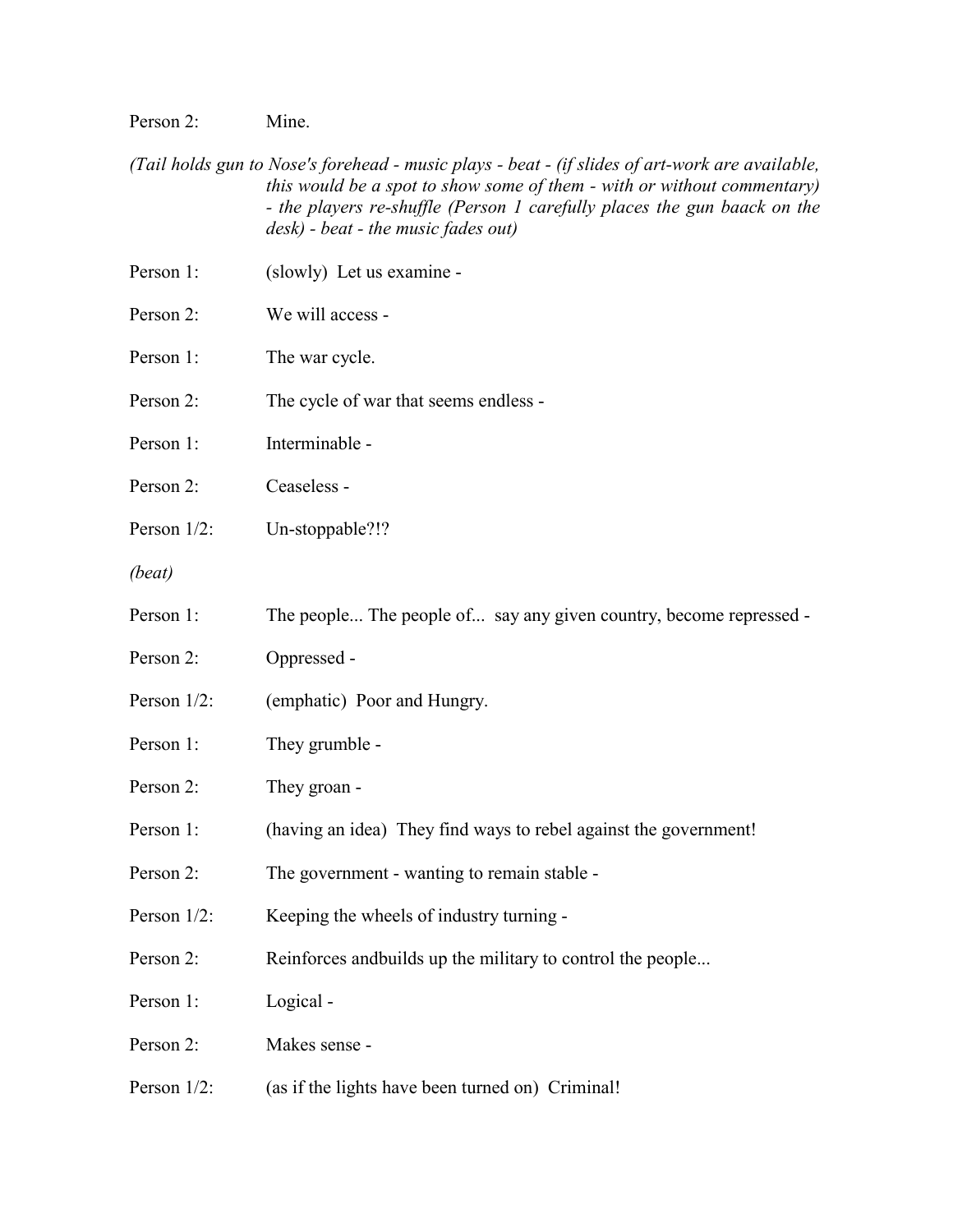Person 1: The government then buys weapons and expertise from other countries - Person 2: Smart country -Person 1: Progressive -Person 2: Very cutting edge... Person 1: Thinking of the government's future, they export more of their country's cash crops... Person 2: Anything will do -Person  $1/2$ : (inquisitively) They know no better?... Person 1: (with great gusto) The future is now -Person 2: Live every moment to it's fullest -Person 1: Resources - Person 1/2: We somtimes think - act - Person 1: Are un-limited? -Person 2: (more gusto) The global economy! person 1/2: And the people work - Person 1: Sacrifices must be made - Person  $1/2$ : And work -Person 2: For the common good -Person 1/2: And work - Person 1: For the betterment of all -Person 1/2: And work - Person 2: (quietly) To the bone... Person 1/2: (like a celebration?) For what's mine?!? *(slight beat)*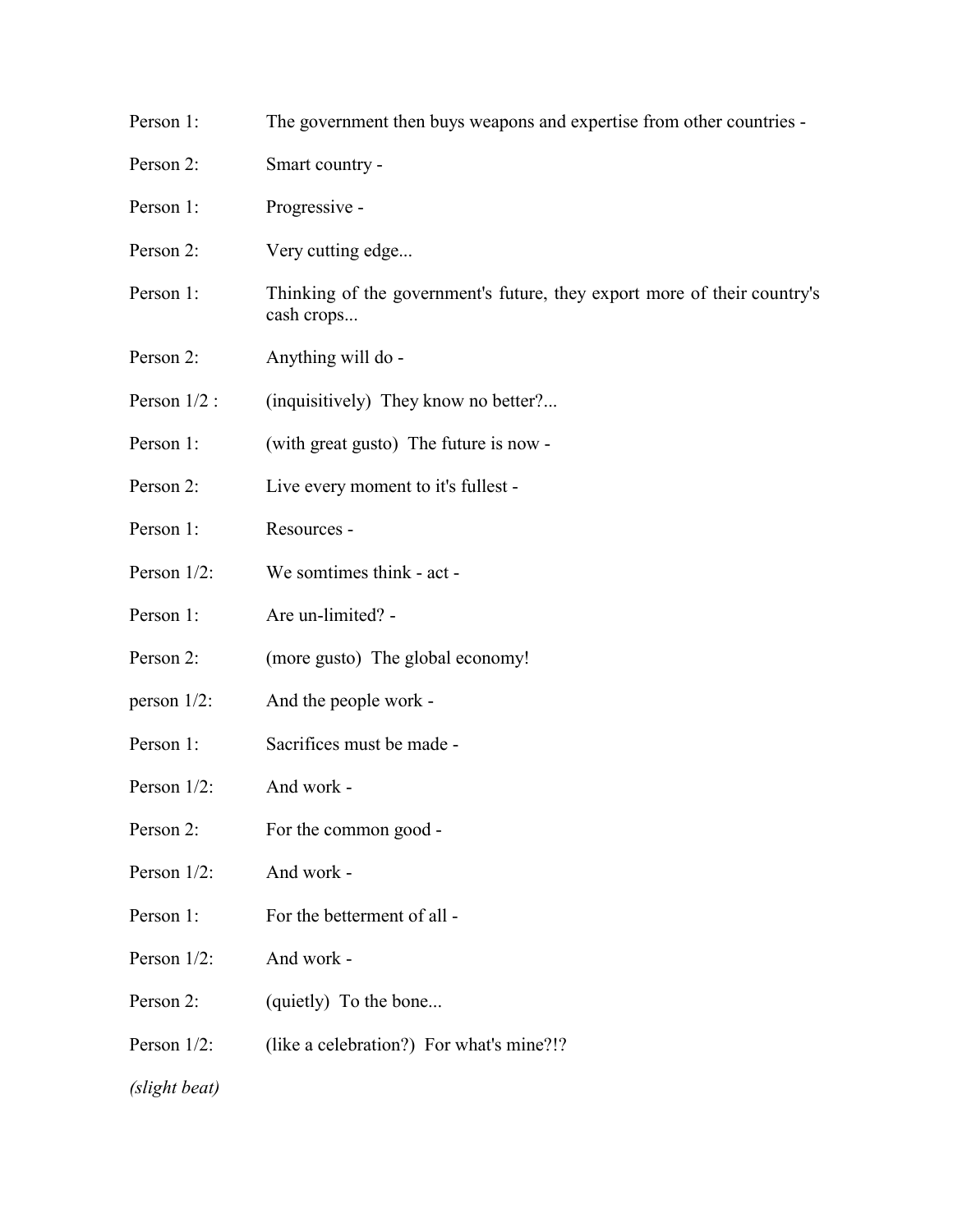| Person 1: |  | (quietly) And the people are Poor and Hungry. |  |
|-----------|--|-----------------------------------------------|--|
|           |  |                                               |  |

*(pause)*

| Person 2:                                                                                                                                               | How are we doing?                         |
|---------------------------------------------------------------------------------------------------------------------------------------------------------|-------------------------------------------|
| Person 1:                                                                                                                                               | Not good. Many dead that could be living. |
| Person 2:                                                                                                                                               | Many broken by -                          |
| Person 1:                                                                                                                                               | The wheels of industry?                   |
| Person 2:                                                                                                                                               | Nature?                                   |
| (slight beat)                                                                                                                                           |                                           |
| Person 1:                                                                                                                                               | Can we not learn?                         |
| Person 2:                                                                                                                                               | From nature?                              |
| Person 1:                                                                                                                                               | From our mistakes?                        |
| Person 2:                                                                                                                                               | From who -                                |
| Person 1:                                                                                                                                               | And what.                                 |
| Person 2:                                                                                                                                               | We are?                                   |
| Person 1:                                                                                                                                               | (echo) What we are?                       |
| (beat)                                                                                                                                                  |                                           |
| Person 1:                                                                                                                                               | How are we doing?                         |
| Person 2:                                                                                                                                               | Let's see.                                |
| (music plays - the playes re-shuffle themselves - (again, if there are slides of art-work<br><i>available, this would be another spot to show them)</i> |                                           |
| Person 1:                                                                                                                                               | Welcome.                                  |
| Person 2:                                                                                                                                               | Good afternoon/evening.                   |
| Person 1/2:                                                                                                                                             | Hi.                                       |
| Person 1:                                                                                                                                               | Welcome.                                  |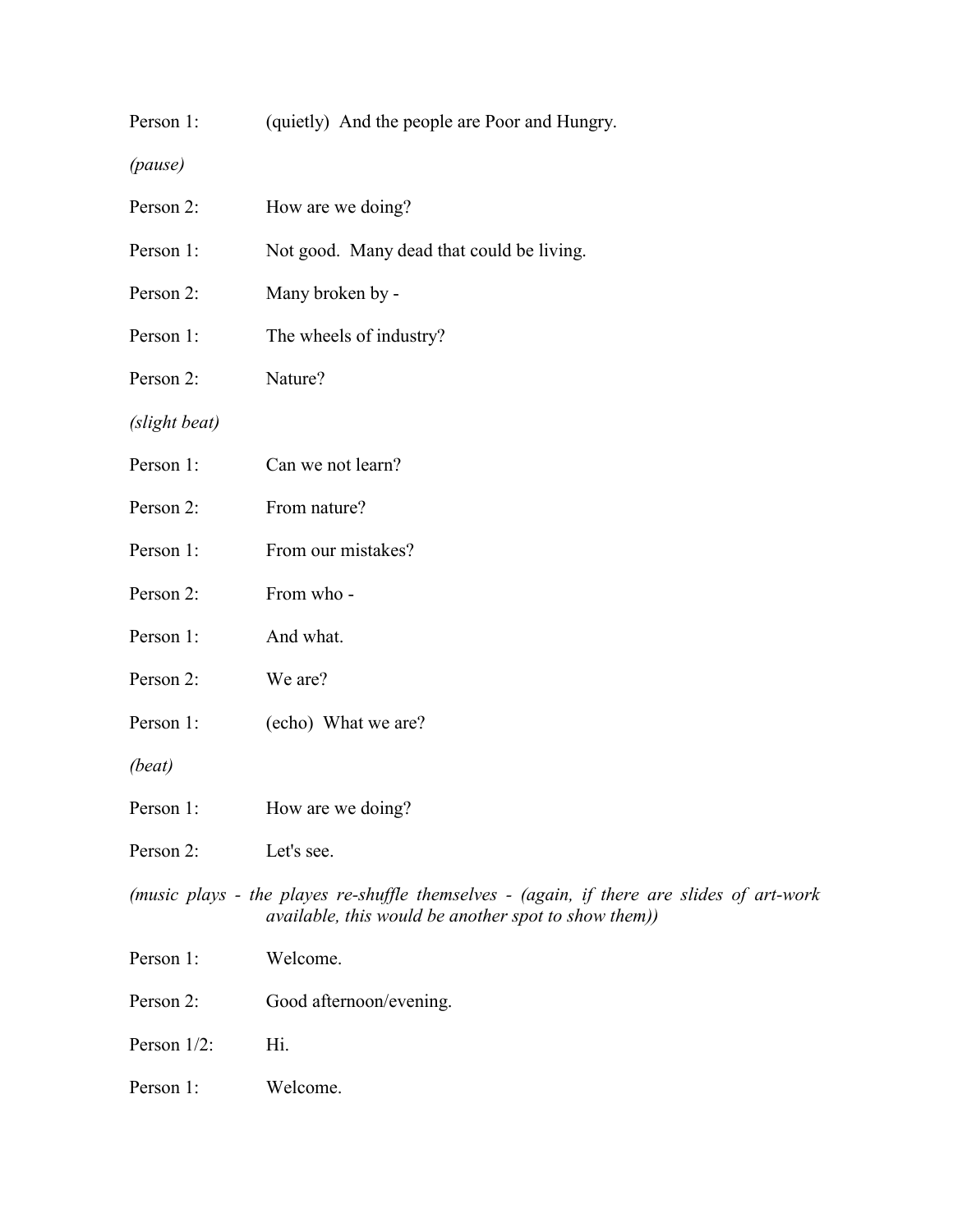- Person 2: To who we are/
- Person 1: (echo) Who we are?...

## *(beat - the music fades out)*

- Person 1: My name is (person 1), I am dreaming about being at the beach and I'm wondering whether or not any of the turtle eggs that have been hatched will get past the seagulls and into the water? I am fifteen years old. I'm in my bedroom with all my favourite things: my favourite/special bear, a chest with all my jewellery, my - very expensive - clock radio/CD player; my stuff. I have a walk-in closet for all my cloths and a desk for all my concerns, and a carousel lamp - with little horses - to light me by. It's 7:20 am.
- Person 2: My pillows are the best good cotton sheets. My mother's clock radio goes off - it is 7:45 am - and it annoys me. It speaks of news... and blares music that I don't understand. I was thinking/dreaming about someplace-else...
- Person 1: In another time and place my name is Henry Taylor, it is very muddy and cold in my tent. The orderly has just come to collect a few of us to bury soldiers - it's still dark. I wasn't picked - I am so tired. *(beat)* It is almost 8:00. My bed is warm, the bathroom on the second floor of my house is full of siblings and parents and I think to myself; "I'll skip the shower this morning".
- Person 2: I am to guard the prison today. They make me run there a long way. I stand with my gun for twelve hours straight in the rain - I am very hungry. When I get back to camp, I hear that two of my friends from the village were killed today. I want to cry, but I can't. I feel like maybe I've been shot too. It's very muddy and there is little to eat - it's dark.
- Person 1: I always turn off the clock player before it plays, cause I can hear the mechanics of the CD player slipping into place before it plays. I don't think about what I wear too much. As long as my teeth are clean and my hair isn't too radical, I feel okay. Breakfast is whatever, some fruit, some cereal, some milk - whatever, as long as it doesn't take too long. I pick up my lunch and I'm out the door - It's ten to 9.
- Person 2: In another time and place, I eat my meal slowly so it will last. There is not too much to it. I wonder what will happen tomorrow? I can't remember what I'm here for... then, the role call. I stand at attention. These are my people, this is where I come from.
- Person 1 : My first class is either "art" or "boarding". I don't like key-boarding, it's boring... and my art teacher changes what I do. So anyway, then I have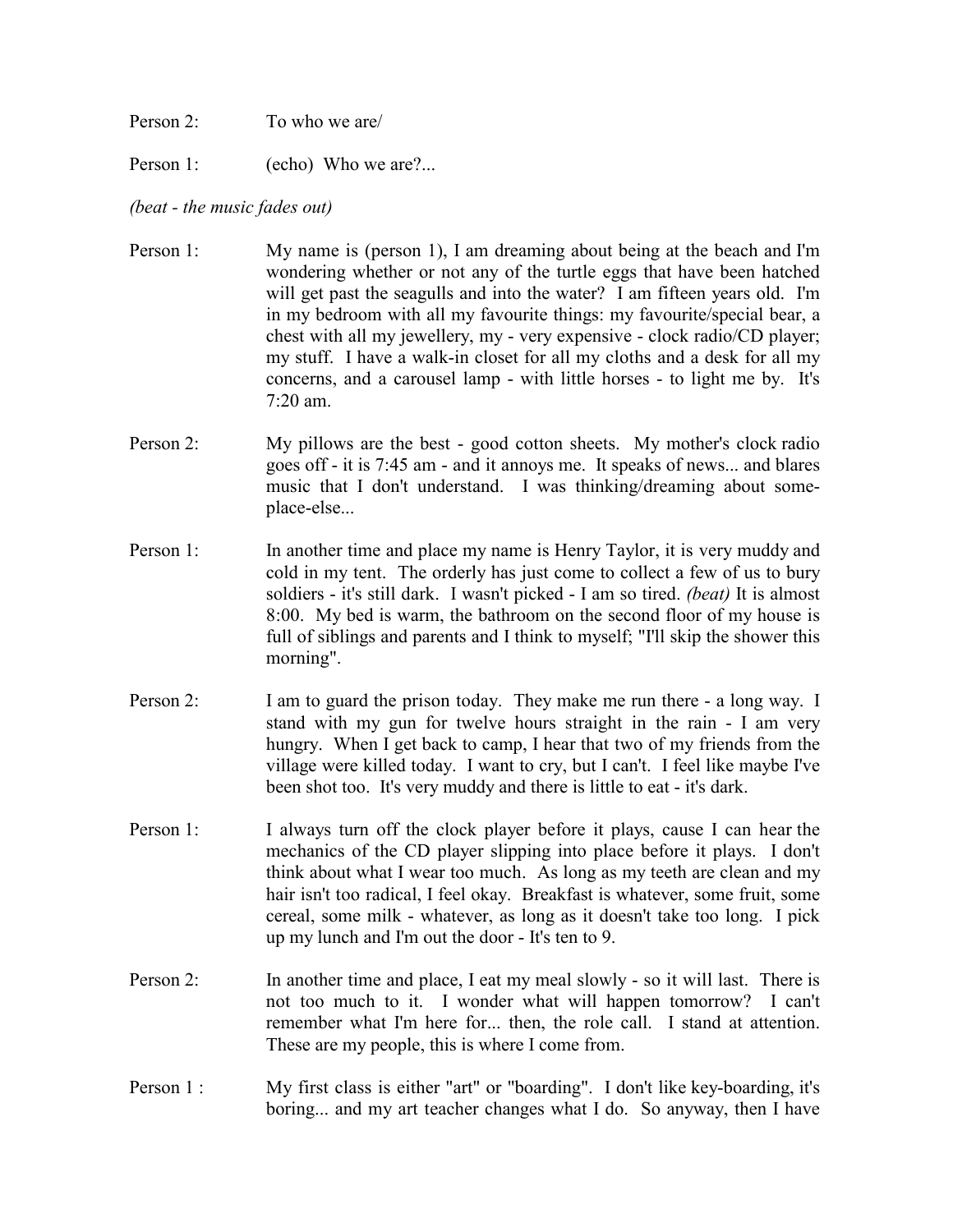math and lunch and after I have "Vet"; something to with technologies. I don't know, the computers always seem to be down and everyone thinks our school is on welfare or somthing, so basically, he gives us "free" time. I like to see my friends at lunch, we check-in and play volley-ball and stuff. I have a busy schedule.

- Person 2: When you see the enemy. They look like us? We lay our zones we fire our guns - We fight? Twenty-five of us were killed...
- Person  $1/2$ : The rest scattered.
- Person 1: It is well past 9:00 am, eastern standard day-light savings time, I am late?....

*(music plays - pause - and the music fades out)*

- Person 1: I am confused. What exactly is the time?
- Person 2: We are being interested in people elsewhere.

*(beat)*

| Person 1:   | So, what is war?                          |
|-------------|-------------------------------------------|
| Person 2:   | What isn't war?                           |
| Person 1:   | War has always been -                     |
| Person 2:   | Will always be -                          |
| Person 1:   | What we have always done -                |
| Person 2:   | Who we are -                              |
| Person 1/2: | (like a celebration) Who we think we are! |
| Person 1:   | My ball -                                 |
| Person 2:   | My ball -                                 |
| Person 1:   | You're different -                        |
| Person 2:   | I want what you have -                    |
| Person 1:   | It's mine -                               |
| Person 2:   | No mine.                                  |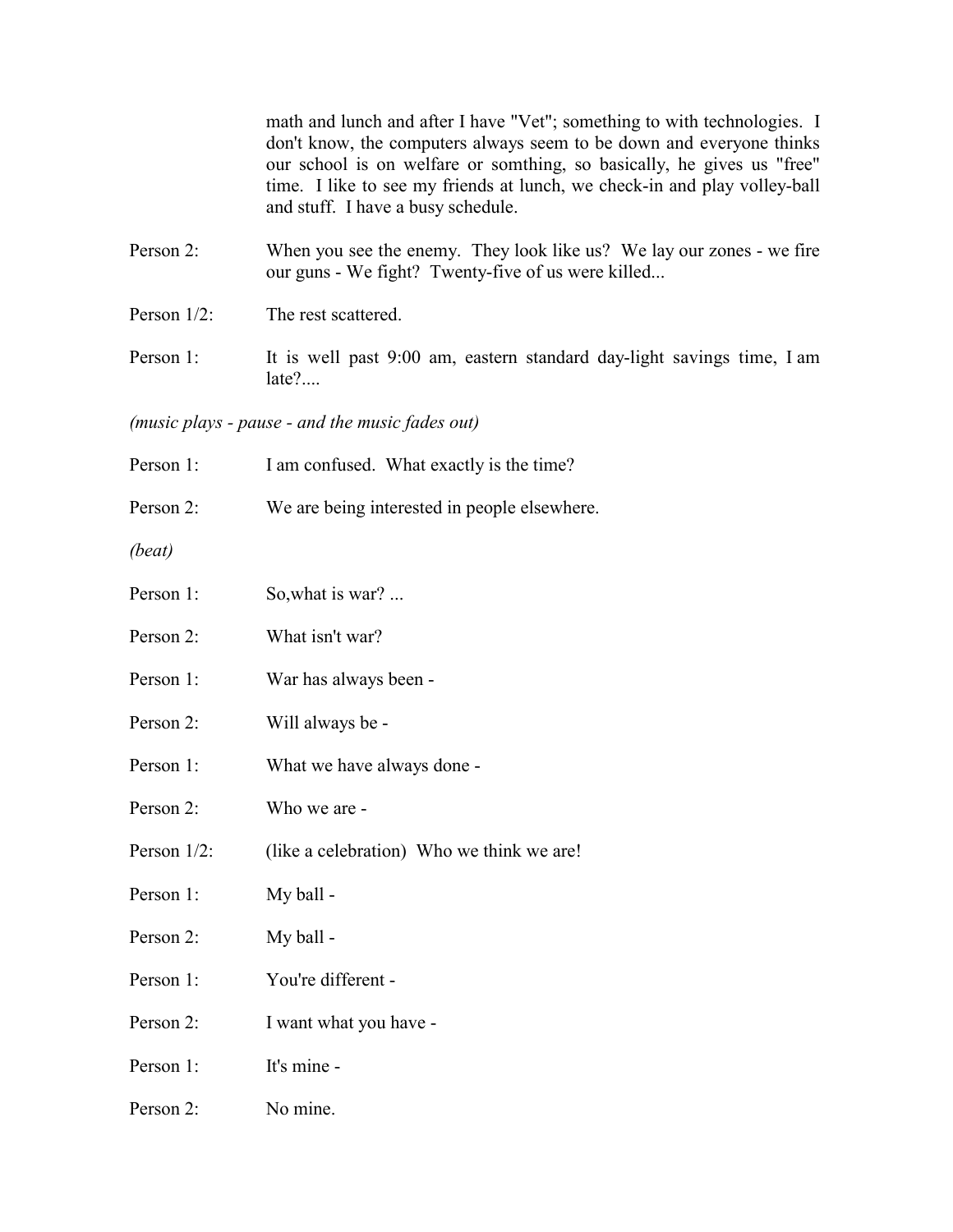| Person 1:      | Mine                                                                |
|----------------|---------------------------------------------------------------------|
| (slight beat)  |                                                                     |
| Person 2:      | I believe we've been here                                           |
| Person $1/2$ : | (annoyed) Before?!                                                  |
| (pause)        |                                                                     |
| Person 1:      | What is this all about anyway?                                      |
| Person 2:      | Territory what we think we want and don't have, I think.            |
| Person 1:      | You know                                                            |
| Person 2:      | What?                                                               |
| (slight beat)  |                                                                     |
| Person 1:      | My place is the best place, because where I am is comfortable.      |
| Person 2:      | My place is the best place, cause I; m here.                        |
| Person 1:      | Okay. My place is better, cause of the coupons.                     |
| Person 2:      | Well, I have Belgian chocolates!                                    |
| Person 1:      | I have arm-rests!                                                   |
| Person 2:      | Guns?                                                               |
| Person 1:      | Many.                                                               |
| Person 2:      | My place comes with Xmas presents that you can open all-year round. |
| Person 2:      | Yeah right. (beat) Remember Henry?                                  |
| (slight pause) |                                                                     |
| Person 1/2:    | (knowingly) Well, this is ridiculas.                                |
| (beat)         |                                                                     |
| Person 1:      | Can we lay new ground and seed and -                                |
| Person 2:      | That might change what we know?                                     |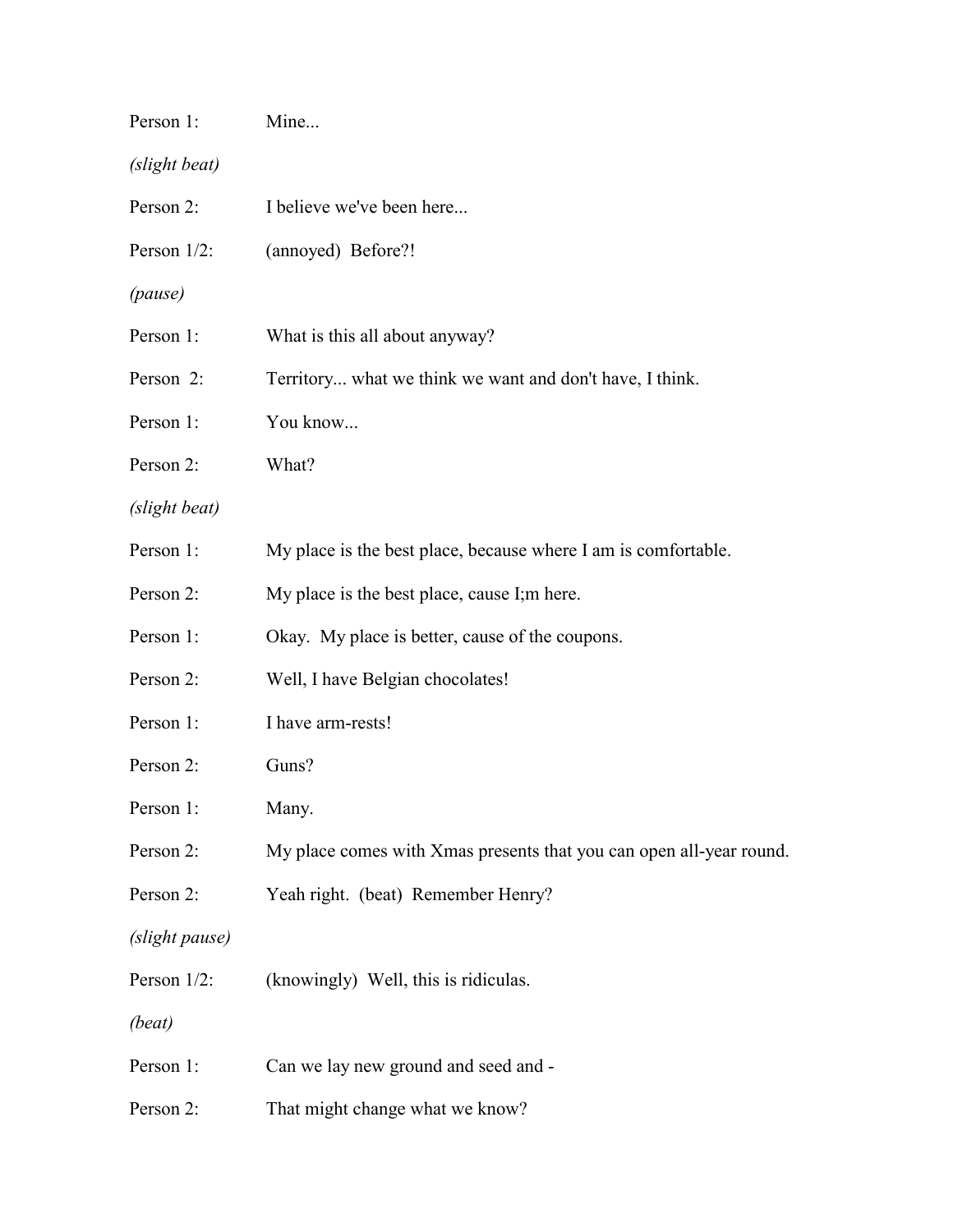| Person 1:     | History is confusing.                                                                     |
|---------------|-------------------------------------------------------------------------------------------|
| Person 2:     | Henry is dead.                                                                            |
| Person 1:     | History is important.                                                                     |
| Person 2:     | I just want to remember something better.                                                 |
| Person 1:     | So, let us think of a landscape that might make it better?                                |
| Person 2:     | For example?                                                                              |
| (slight beat) |                                                                                           |
| Person 1:     | Alas, how can we help - us all?                                                           |
| Person 2:     | By maybe doing things differently and watching what we do at the same<br>time!            |
| Person 1:     | Well, yes, of course.                                                                     |
| Person 2:     | Let us first know from whence we came.                                                    |
| Person 1:     | Elements                                                                                  |
| Person 2:     | Split into two and                                                                        |
| Person 1:     | And so on.                                                                                |
| (slight beat) |                                                                                           |
| Person 1:     | I have an idea.                                                                           |
| Person 2:     | A bright idea?                                                                            |
| Person 1:     | A map maybe?                                                                              |
| Person 2:     | You mean, if we change the terrain that we know then things might alter?                  |
| Person 1:     | Yes an idea that we might see what we are doing and therefore change<br>what we might be! |
| (slight beat) |                                                                                           |
| Person 1/2:   | Huh, huh.                                                                                 |
| (slight beat) |                                                                                           |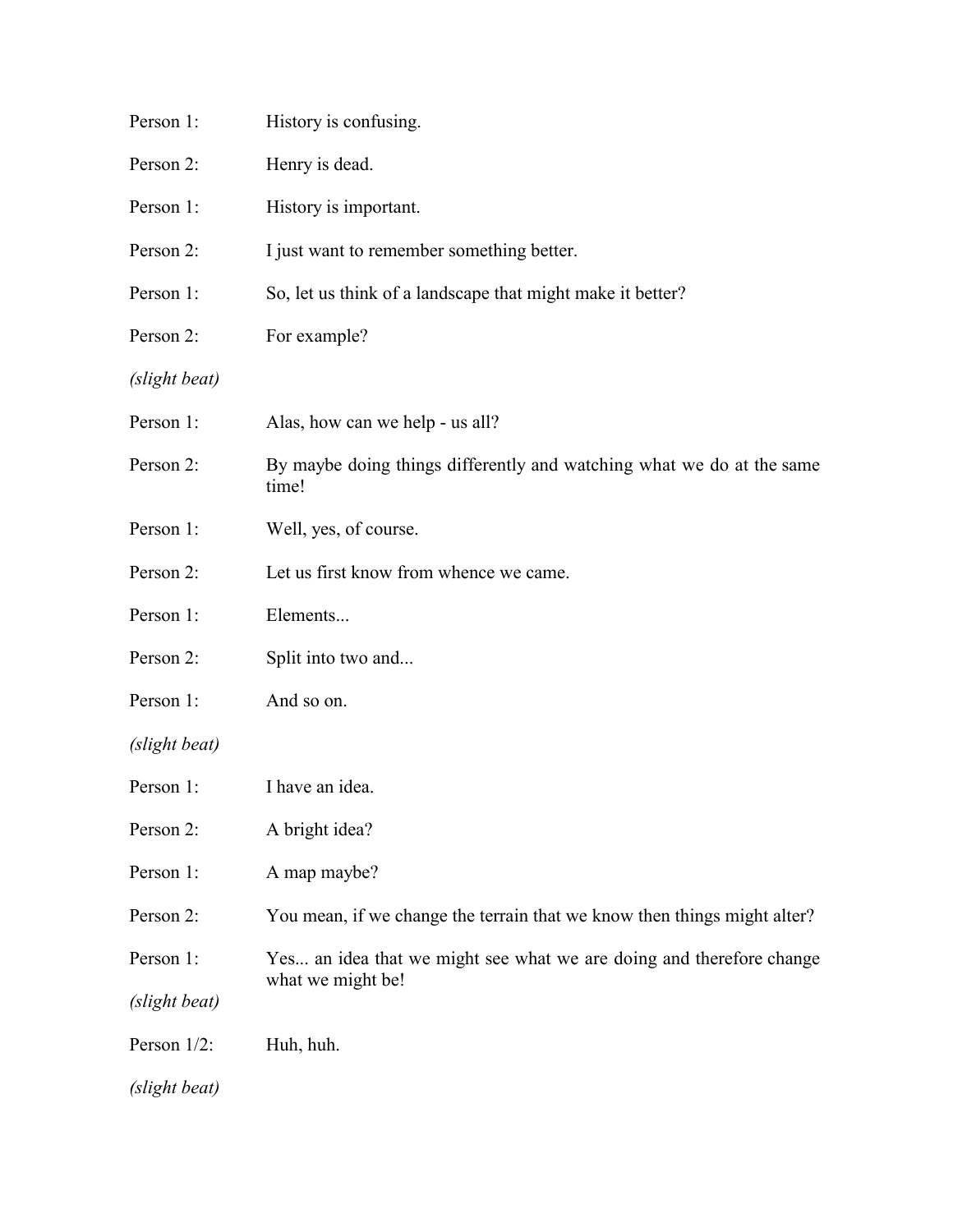| Person 2:            | Well?                                                                             |  |  |
|----------------------|-----------------------------------------------------------------------------------|--|--|
| Person 1:            | Well                                                                              |  |  |
| Person 2:            | I was thinking                                                                    |  |  |
| Person 1:            | Good God! Wonders, indeed, never cease                                            |  |  |
| (beat - music plays) |                                                                                   |  |  |
| Person 1:            | You were thinking, for example, that if we had a kind of recipe things<br>would - |  |  |
| Person 2:            | Could -                                                                           |  |  |
| Person 1:            | Yes! Might be different. All-right.                                               |  |  |
| Person 2:            | All right.                                                                        |  |  |
| Person 1:            | Okay (begins to pace the space) a kind of cooking show, maybe? -                  |  |  |
| Person 2:            | Like a demonstration -                                                            |  |  |
| Person 1:            | A parable -                                                                       |  |  |
| Person 2;            | A game show like that we all might understand now.                                |  |  |

Person 1: At the very least...

*(The players re-shuffle and act others - the music fades out)*

Person 1 Hi, And welcome to, "What's For Supper." I'm here with Cookie and Amy who will be our chefs today

| Person 2 | Today we're going to be making something, some really interesting dishes                                                                                                                                                                                     |
|----------|--------------------------------------------------------------------------------------------------------------------------------------------------------------------------------------------------------------------------------------------------------------|
| Person 3 | I'll be making a side dish of war                                                                                                                                                                                                                            |
| Person 2 | And I'll be making the main dish, peace                                                                                                                                                                                                                      |
| Person 1 | O.k. Let's get started. Amy, you're making up a batch of war, how would<br>our viewers start with a recipe like that.                                                                                                                                        |
| Person 3 | To make a side dish of war, I'll begin by sifting some hate in with a little bit<br>of anger. Almost all servings of war have economic hardship and injustice<br>as the base, although when you see the final result, these ingredients are less<br>visible. |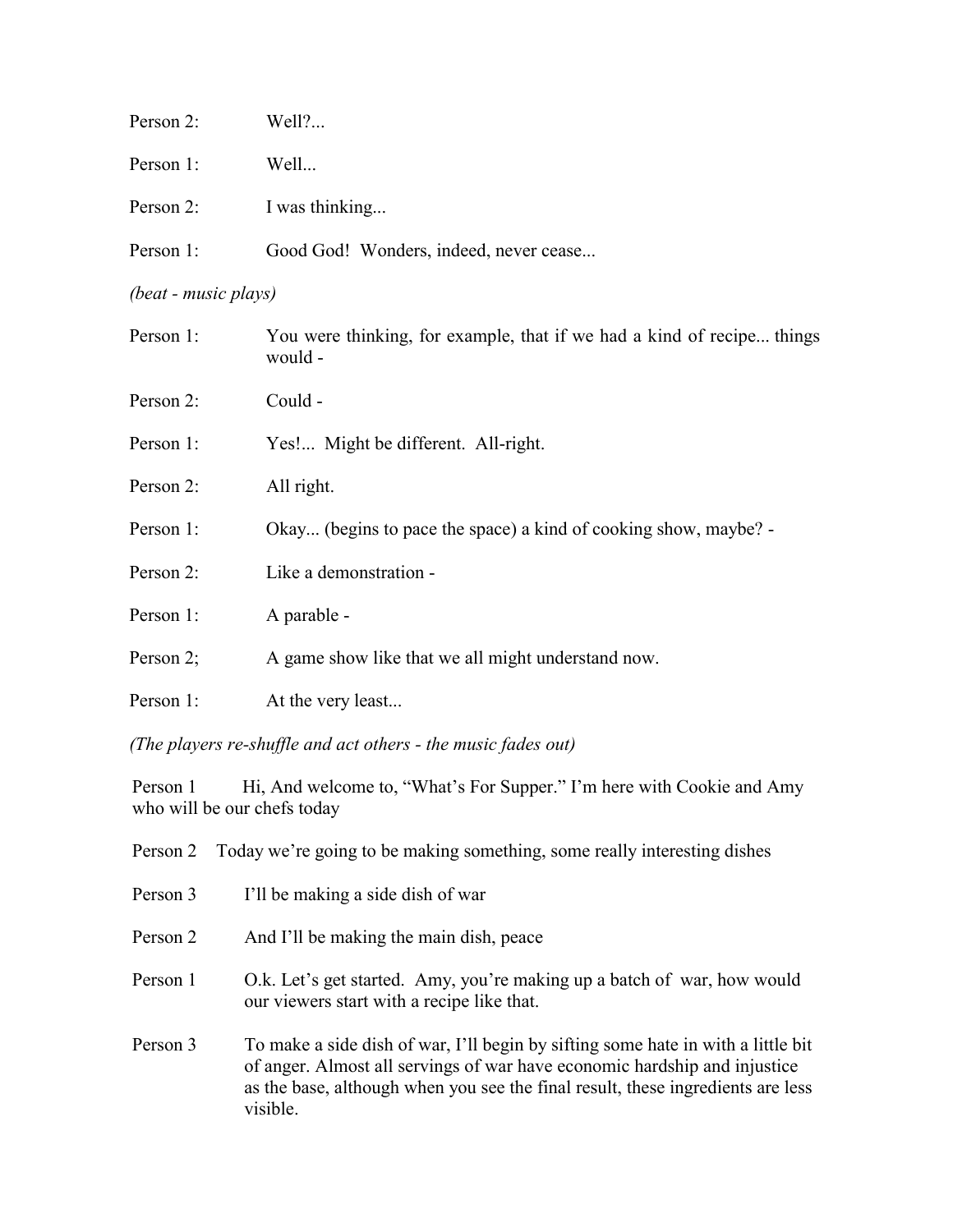| Person 1 | Well, it's already starting to have that characteristic messiness and<br>smelliness that comes with war, let's see how peace looks at the beginning.                                                                                                                                                                   |  |  |
|----------|------------------------------------------------------------------------------------------------------------------------------------------------------------------------------------------------------------------------------------------------------------------------------------------------------------------------|--|--|
| Person 2 | Here I have some talking and listening and I am adding it to the acceptance<br>and respect that I mixed earlier. For the peace to be lasting some<br>understanding should be mixed into the batter early on.                                                                                                           |  |  |
| Person 3 | Over here I am chopping up some violence. Make sure it's not cut in a circle<br>because you need sides to make war.                                                                                                                                                                                                    |  |  |
| Person 1 | I guess without sides the war wouldn't set well.                                                                                                                                                                                                                                                                       |  |  |
| Person 3 | That's right, sides give the war it's structure.                                                                                                                                                                                                                                                                       |  |  |
| Person 1 | And how is the peace coming along?                                                                                                                                                                                                                                                                                     |  |  |
| Person 2 | Great, we have some peaceful negotiation which we added in small<br>amounts, if you add too much at a time it gets lumpy and it doesn't work<br>out. Next I'm going to add liberal amounts of human rights and democracy.<br>These are ingredients which must be treated with great respect.                           |  |  |
| Person 1 | I can see that, if you were to ignore democracy and human rights, the peace<br>might rise, but when you tasted it, it wouldn't taste like peace, it would have<br>a bitter flavour.                                                                                                                                    |  |  |
| Person 2 | (nods in agreement while focusing on the cooking)                                                                                                                                                                                                                                                                      |  |  |
| Person 1 | Let's take another look at the war that's heating up over here.                                                                                                                                                                                                                                                        |  |  |
| Person 3 | Over here we're adding some destruction. Make sure it simmers a little bit,<br>so that its flavor blends with everything else. Once the destruction is mixed<br>with the anger, hatred and violence we're going to add four cups of greed.<br>You have to have a lot of greed so that the war is thick and sticky.     |  |  |
| Person 1 | What always amazes me is the difference between these two dishes. When<br>you put them onto the table, most people want to eat peace, but it's a tricky<br>dish to make, it takes a lot of commitment and energy to have a good batch<br>of peace. What else are you adding Cookie?                                    |  |  |
| Person 2 | Here we're adding two cups of generosity, that's two cups, if you don't add<br>enough it won't rise.                                                                                                                                                                                                                   |  |  |
| Person 3 | O.k. here we're adding some superiority, just a little is enough to make the<br>dough larger and to make the whole thing bubble over. Great now we're<br>almost done, I'm just going to garnish that with a bit of misunderstanding<br>and it will be a huge mess, which is what you want when you are serving<br>war. |  |  |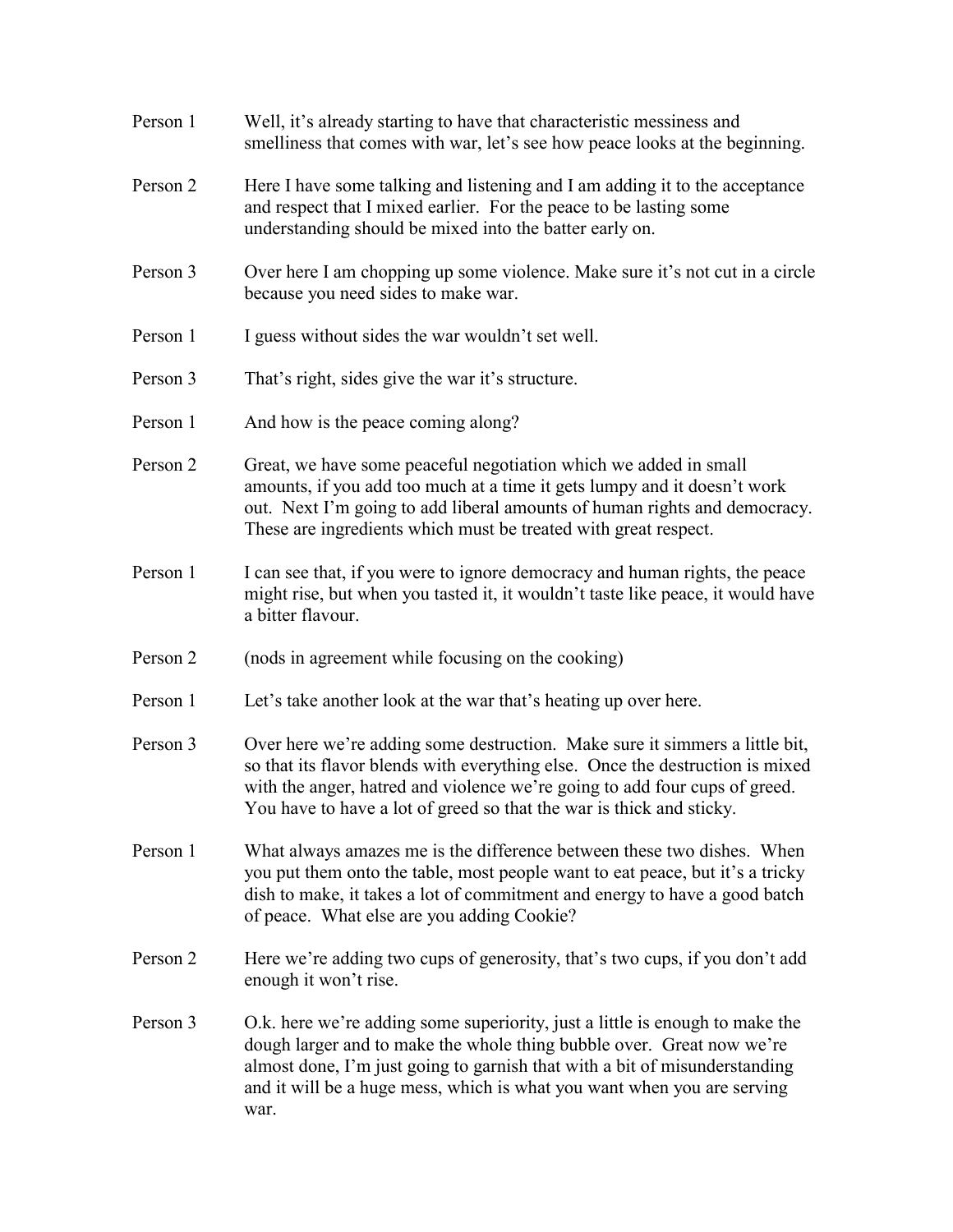|                 | Person 2                                                                                                                                                                                                                                            | Now it's important to take a generous amount of equality and knead it well<br>through all the dough. It's important that the equality be evenly mixed, so<br>that the peace will rise evenly. You'll notice that over here I have a dish of<br>peace that I mixed yesterday so you can see the finished results. |  |
|-----------------|-----------------------------------------------------------------------------------------------------------------------------------------------------------------------------------------------------------------------------------------------------|------------------------------------------------------------------------------------------------------------------------------------------------------------------------------------------------------------------------------------------------------------------------------------------------------------------|--|
|                 | Person 1                                                                                                                                                                                                                                            | Didn't you make up a batch of war yesterday too?                                                                                                                                                                                                                                                                 |  |
|                 | Person 3                                                                                                                                                                                                                                            | Well, the war I made yesterday has gotten out of hand, it would have been<br>too dangerous to bring into the studio.                                                                                                                                                                                             |  |
|                 | Person 2                                                                                                                                                                                                                                            | You'll notice that the peace is light and even, it's important that you make a<br>fresh batch regularly, this isn't something that you can make once and keep<br>in the fridge for months, it's a recipe that needs constant care.                                                                               |  |
|                 | Person 3:                                                                                                                                                                                                                                           | war, on the other hand is easy to make, but often gets out of hand. And the<br>mess you have to clean up afterwards.                                                                                                                                                                                             |  |
| Person 1        | Now that your dishes are almost done, I want to talk about the quality of these meals for<br>children. It's true that children can survive on a steady diet of war. However, the<br>nutritional content just isn't enough for a child to thrive on. |                                                                                                                                                                                                                                                                                                                  |  |
| Person 3        | Yes, unfortunately when only eating war, a child will often lack nutrition and education.<br>And the violence that's mixed in can cause serious health problems.                                                                                    |                                                                                                                                                                                                                                                                                                                  |  |
| Person 1        | Peace on the other hand, provides a strong nutritional base for children. It allows them to<br>have a childhood, with time to play and thrive.                                                                                                      |                                                                                                                                                                                                                                                                                                                  |  |
| Person 2        | That's right, although, peace alone doesn't make healthy children. They also need food,<br>education and to have their basic needs met.                                                                                                             |                                                                                                                                                                                                                                                                                                                  |  |
| Person 1        | Yes, but so all those other nutrients won't be absorbed properly without peace, it's really an<br>essential dish for childhood.                                                                                                                     |                                                                                                                                                                                                                                                                                                                  |  |
| (Everyone nods) |                                                                                                                                                                                                                                                     |                                                                                                                                                                                                                                                                                                                  |  |
| Person 1        | That's all that time we have, thanks for watching. Remember not to actually eat the war, it<br>will give you a stomach ache,                                                                                                                        |                                                                                                                                                                                                                                                                                                                  |  |
| Person 3        | But it's hard to resist                                                                                                                                                                                                                             |                                                                                                                                                                                                                                                                                                                  |  |
| Person 2        |                                                                                                                                                                                                                                                     | but the peace will nourish large amounts of people at any gathering.                                                                                                                                                                                                                                             |  |
| Person $1/2/3$  |                                                                                                                                                                                                                                                     | See you next time.                                                                                                                                                                                                                                                                                               |  |
|                 |                                                                                                                                                                                                                                                     |                                                                                                                                                                                                                                                                                                                  |  |

*(music? - long pause)*